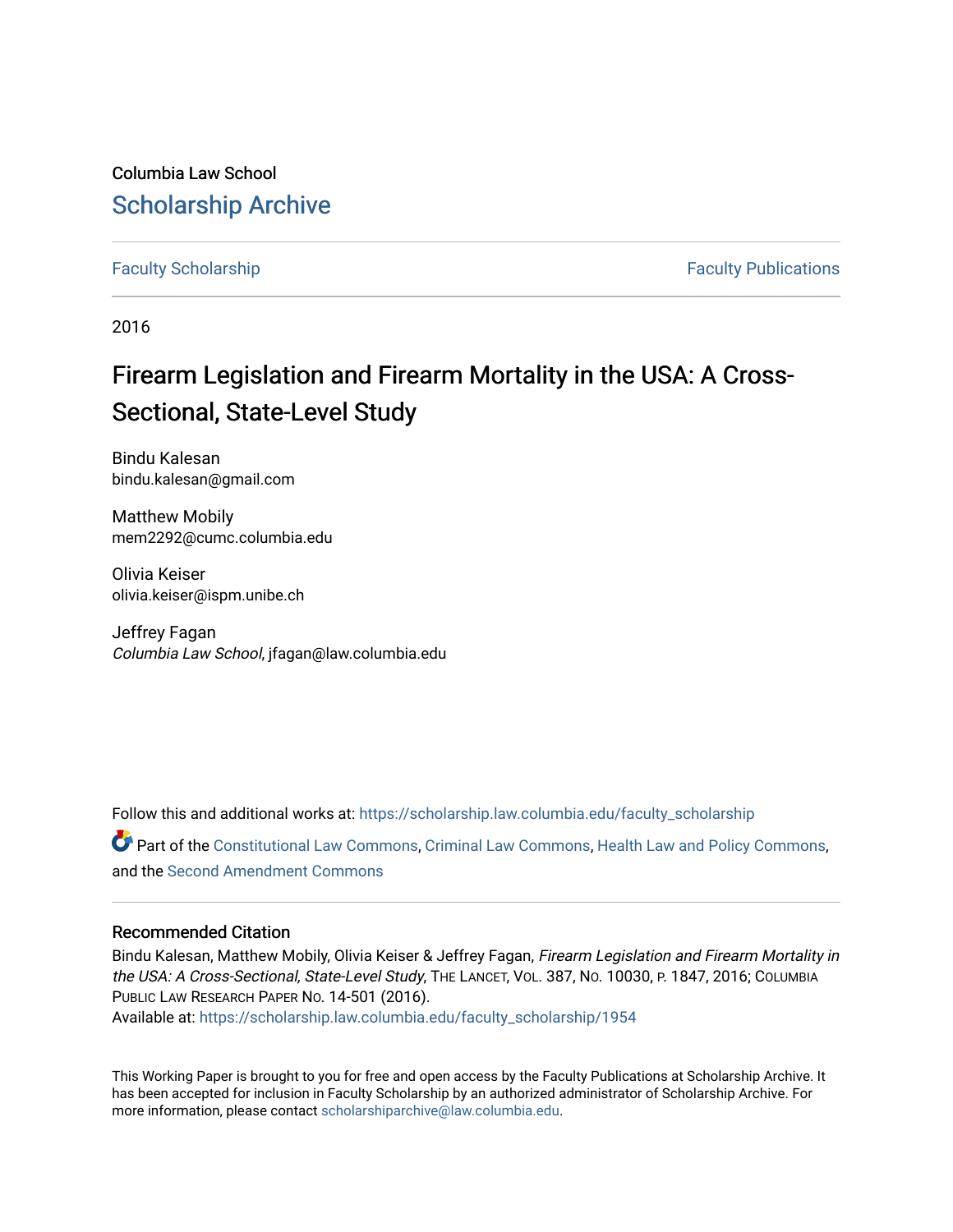

This version saved: 18:27, 25-Feb-16

# **Firearm legislation and firearm mortality in the USA: a cross-sectional, state-level study**

*Bindu Kalesan, Matthew E Mobily, Olivia Keiser, Jeffrey A Fagan, Sandro Galea*

#### **Summary**

**Background In an effort to reduce firearm mortality rates in the USA, US states have enacted a range of firearm laws to either strengthen or deregulate the existing main federal gun control law, the Brady Law. We set out to determine the independent association of different firearm laws with overall firearm mortality, homicide firearm mortality, and suicide firearm mortality across all US states. We also projected the potential reduction of firearm mortality if the three most strongly associated firearm laws were enacted at the federal level.**

**Methods We constructed a cross-sectional, state-level dataset from Nov 1, 2014, to May 15, 2015, using counts of firearm-related deaths in each US state for the years 2008–10 (stratified by intent [homicide and suicide]) from the US Centers for Disease Control and Prevention's Web-based Injury Statistics Query and Reporting System, data about 25 firearm state laws implemented in 2009, and state-specific characteristics such as firearm ownership for 2013, firearm export rates, and non-firearm homicide rates for 2009, and unemployment rates for 2010. Our primary outcome measure was overall firearm-related mortality per 100000 people in the USA in 2010. We used poisson regression with robust variances to derive incidence rate ratios (IRRs) and 95% CI.**

**Findings 31672 firearm-related deaths occurred in 2010 in the USA (10·1 per 100000 people; mean state-specific count 631·5 [SD 629·1]). Of 25 firearm laws, nine were associated with reduced firearm mortality, nine were associated with increased firearm mortality, and seven had an inconclusive association. After adjustment for relevant covariates, the three state laws most strongly associated with reduced overall firearm mortality were universal background checks for firearm purchase (multivariable IRR 0·39 [95% CI 0·23–0·67]; p=0·001), ammunition background checks (0·18 [0·09–0·36]; p<0·0001), and identification requirement for firearms (0·16 [0·09–0·29]; p<0·0001). Projected federal level implementation of universal background checks for firearm purchase could reduce national firearm mortality from 10·35 to 4·46 deaths per 100000 people, background checks for ammunition purchase could reduce it to 1·99 per 100000, and firearm identification to 1·81 per 100000.**

**Interpretation Very few of the existing state-specific firearm laws are associated with reduced firearm mortality, and this evidence underscores the importance of focusing on relevant and effective firearms legislation. Implementation of universal background checks for the purchase of firearms or ammunition, and firearm identification nationally could substantially reduce firearm mortality in the USA.** 

#### **Funding None.**

#### **Introduction**

Firearm violence in the USA is an issue of substantial public health concern.1 Mortality due to firearms is endemic, characterised by stable but high national fatality rates since 2000.<sup>2</sup> More than 90 people are killed every day by firearms in the USA.<sup>3</sup> This burden of fatal firearm injuries varies widely between states and by race or ethnic origin, with higher firearm mortality rates occurring among black people than white people.<sup>2,3</sup> Firearm mortality mainly occurs among young adults aged 17 to 25 years and accounts for 80% of all homicides and 45% of all suicides within this age group.3,4

Firearms are ubiquitous in the USA, and the high level of firearm ownership has been directly associated with an increased risk of firearm-related mortality.<sup>5,6</sup> Firearm violence prevention strategies have produced a small amount of success in the form of a federal law—the "Brady Handgun Violence Prevention Act" (enacted Nov 30, 1993)—often called the Brady Law.7 The Brady Law requires background checks to be undertaken for individuals before they can purchase a firearm from a federally licensed dealer, manufacturer, or importer—unless an exception applies. However, the loopholes to this statute allow unfettered sales from unlicensed dealers. To offset the limitations of the Brady Law, several states have instituted separate laws intended to fill these gaps.<sup>8,9</sup> States have implemented firearm laws in an effort to reduce firearm access to children (child-access prevention [CAP] laws) and to regulate firearm storage practices.<sup>10,11</sup> Conversely, many states have also enacted laws aimed to further deregulate the carrying of firearms through so-called stand-yourground laws (where an individual may use deadly force in self-defence without the duty to retreat when faced with a reasonable perceived threat).10 These state regulations have been implemented either as amendments to an existing firearm law or as a separate legislation.

Some preliminary evidence exists regarding the effectiveness of the different state laws in reducing



Published **Online** March 10, 2016 http://dx.doi.org/10.1016/ S0140-6736(15)01026-0 See**Online/Comment**

http://dx.doi.org/10.1016/PII

**Department of Medicine**  (B Kalesan PhD) **and School of Public Health** (S Galea MD)**, Boston University, Boston, MA, USA; Department of Epidemiology, Mailman School of Public Health**  (M E Mobily MPH) **and Columbia Law School and Department of Epidemiology** (J A Fagan PhD)**, Columbia University, New York, NY, USA; and Institute of Social and Preventive Medicine, University of Bern, Bern, Switzerland** (O Keiser PhD)

Correspondence to: Dr Bindu Kalesan, Department of Medicine, Boston University, Boston, MA 02118, USA **kalesan@bu.edu**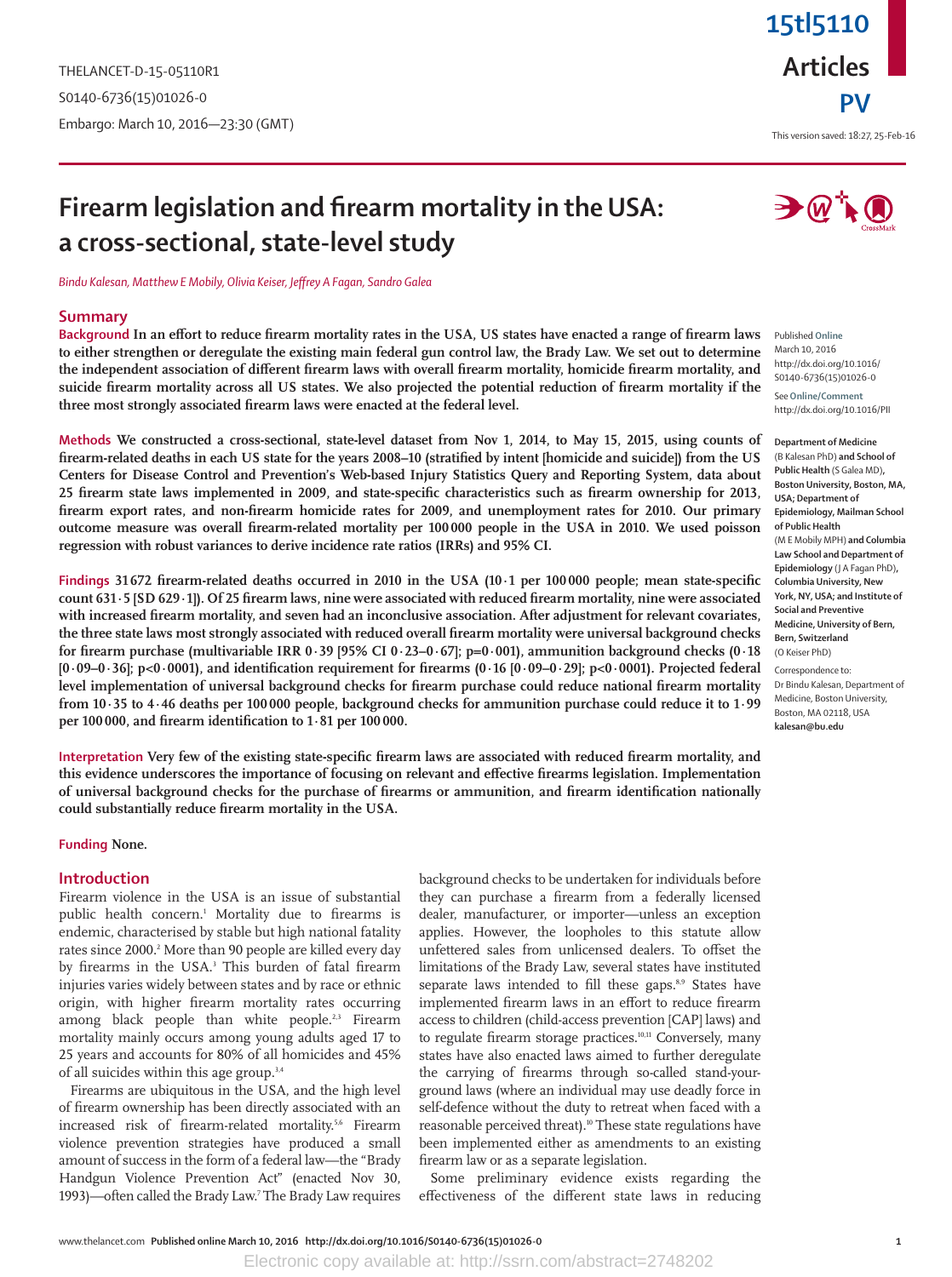#### **Research in context**

#### **Evidence before this study**

We searched PubMed with the terms "gun" OR "firearm", AND "policy" OR "law" OR "legislation" OR "legislature" OR "laws" OR "policies", for articles published in any language before May 1, 2015. We identified 1154 articles, of which 1008 remained after adding the restriction term "humans". Several articles assessed the effect of one or few firearm laws or policies, but we identified only six articles that studied the effect of several laws on firearm deaths in the USA, and only two that deemed all firearm laws as a score.

### **Added value of this study**

Our findings showed that of the laws we surveyed, only a few were associated with reduced firearm mortality, whereas most were either associated with increased mortality or had no

on assessments of either the cumulative effect of several firearm laws or an arbitrary legislative strength score<sup>1</sup> and the effect of a select few laws such as stand-yourground or CAP.11,12 To our knowledge, no studies have state-level characteristics. In view of the many firearm laws in different states, we aimed to build on the available evidence to determine the independent effect of different firearm laws on firearm mortality, taking into account relevant firearm laws and state-specific characteristics.

## **Methods**

#### **Study design**

We did a cross-sectional, state-level study from Nov 1, firearm legislation on firearm mortality in the USA, taking into account state-specific firearm legislation, unemployment, non-firearm homicides, firearm exports, and firearm ownership rates based on previous studies Board deemed the study exempt from federal regulations for the protection of human research participants.

#### **Data sources**

from 2008 to 2010, both overall counts and stratified according to intent (homicide or suicide), from querying the restricted version of the US Centers for Disease Control and Prevention's Web-Based Injury Statistics counts of non-firearm homicide and overall firearm mortality counts and rates in each state during 2009. Mortality data in WISQARS is compiled by the National Center for Health Statistics using data from the death registry.

We obtained information about state-specific firearm related legislation for the year 2009 from the Brady conclusive association. We showed that federal-level implementation of the three most strongly associated laws universal background checks for firearm purchase, background checks for ammunition, and requiring firearm identification by either microstamping or ballistic fingerprinting—would substantially reduce overall national firearm mortality.

#### **Implications of all the available evidence**

Implementation of background checks for firearm or ammunition purchase and firearm identification nationally could substantially reduce firearm mortality in the USA. However, very few of the existing state-specific firearm laws are associated with reduced firearm mortality, and this evidence underscores the importance of focusing on relevant and effective firearms legislation.

firearm mortality.<sup>8,11,12</sup> However, this evidence has focused 20 Center to Prevent Gun Violence<sup>14</sup> and validated this assessed several firearm laws together with all relevant 25 specific scores for firearm legislative strength.<sup>14</sup> Because **30** university campuses were present in most states and not information using the online academic research database LexisNexis Academic. Since 2007, the Brady Center has published annual reports about state-specific firearm legislature and an arbitrary legislative scorecard with firearm legislation pivoted increasingly towards profirearm from 2009, we grounded our study in 2009 firearm legislation to assess the positive effects of firearm laws. Laws prohibiting firearms in the workplace or used for this analysis.

2014, to May 15, 2015, to assess the effect of different 35 data from 2010, because many firearm fatalities are (appendix).<sup>8,9,11,13</sup> The Columbia University Ethics Review 40 (CPS) and the Local Area Unemployment Statistics (LAUS) We obtained counts of firearm deaths in each US state 45 We obtained firearm export data for each state from the US Query and Reporting System (WISQARS).<sup>3</sup> We extracted 50 reports using trace data, which are intended to provide the **55** recent firearm ownership data from 2013, because the last We obtained the annual means for the employment status of the civilian, non-institutional population in 2010 from the US Bureau of Labor Statistics (BLS).<sup>15</sup> We used suicides, and suicides are associated with crucial incidents such as the loss of a job.<sup>16</sup> Annual data about employment and unemployment in the USA and subgroups within the USA are available from the Current Population Survey programme.17,18 The CPS is undertaken by the US Census Bureau for the BLS and samples about 50000 households,<sup>17</sup> and LAUS is a federal-state cooperative programme in participation with state employment security agencies.<sup>18</sup> Bureau of Alcohol, Tobacco, Firearms and explosives (ATF), US Department of Justice.<sup>19</sup> The ATF traces firearms on behalf of thousands of federal, state, local, and foreign law-enforcement agencies, and prepares state-by-state public with insight into firearms recoveries. We assessed firearm ownership using data from a survey by an internetbased market research company (YouGov) of individuals older than 18 years in the USA in 2013.13 We used the most available data in each state were for 2004 and firearm ownership rates are reported to have fallen.

For more on **firearm legislation, 2009** see http://sites.bu.edu/tec/ our-services/available-data/

See **Online** for appendix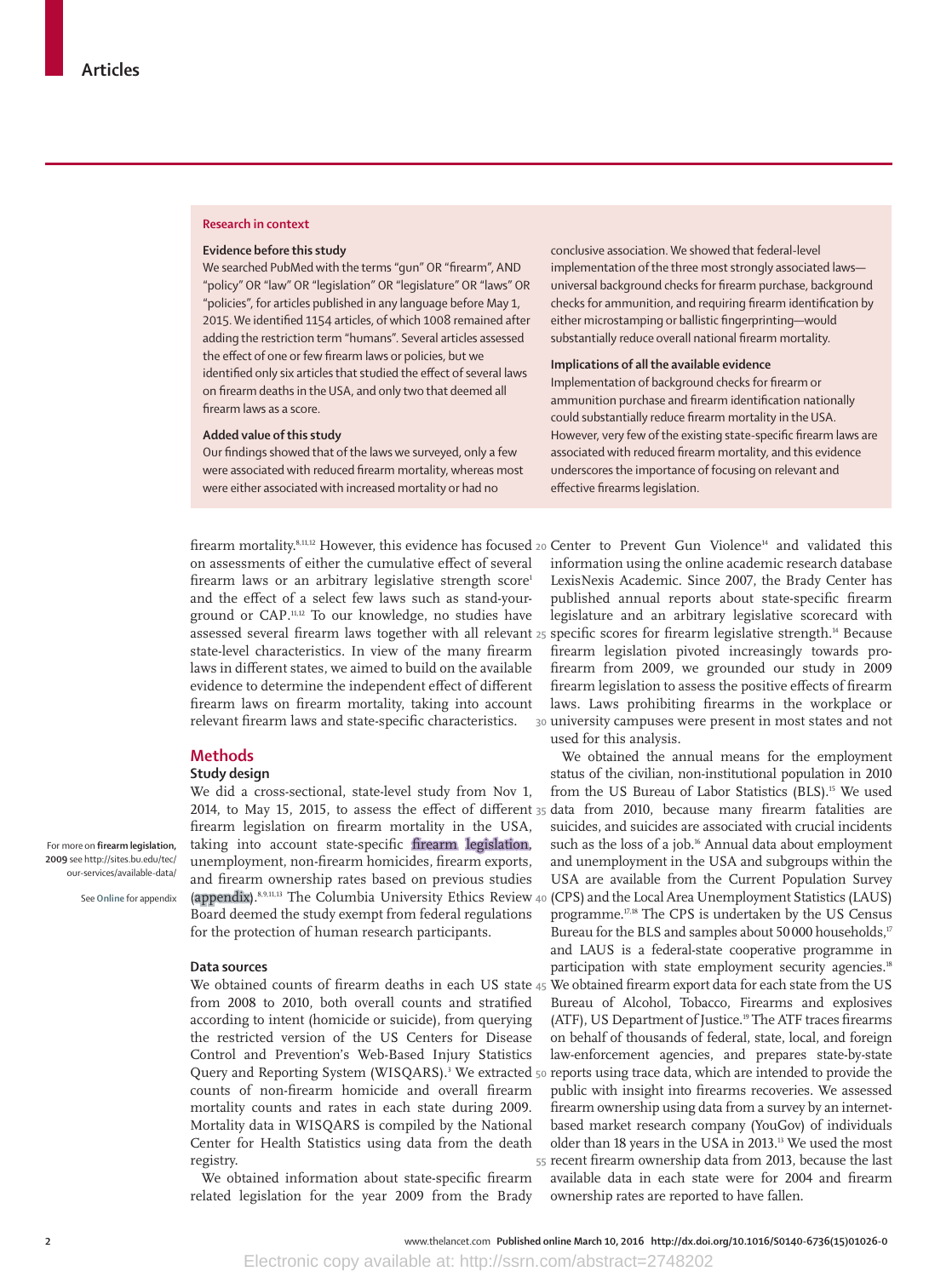appendix. We classified the annual means for 2010 statespecific employment status,<sup>15</sup> firearm export rate of crime guns (ie, a gun that has been used to commit a crime) for each state in 2009,<sup>19</sup> firearm ownership in different states in 2013<sup>13</sup> and non-firearm homicide rates in 2009 per 100 000 people<sup>3</sup> into four groups by quartiles. Details of covariates are also presented in the appendix.

## **Outcomes**

Our primary outcome measure was overall firearmrelated mortality per 100 000 people in 2010. Secondary outcomes were firearm-related homicides and suicides per 100 000 in 2010. We determined the independent

**1** All firearm legislation data are in table 1 and the association of different firearm laws with overall firearm mortality, and with firearm-related homicide and suicides separately, taking into account relevant firearm laws and state-specific characteristics. We also projected the potential reduction of firearm mortality rates if the three firearm laws with the strongest association were enacted at the federal level.

## **Statistical analysis**

**5**

**10** First, we assessed the distribution of the total counts of firearm-related mortality in 2010 in the USA. Because the variance of our outcome was equal to the mean, we used Poisson regression with population as an offset to normalise population sizes, and robust standard

|                                                                                                    | 15                                                                                                                                                                                                             |                                                                                                                                                                                                                                                                                                                                                                                                                                              |
|----------------------------------------------------------------------------------------------------|----------------------------------------------------------------------------------------------------------------------------------------------------------------------------------------------------------------|----------------------------------------------------------------------------------------------------------------------------------------------------------------------------------------------------------------------------------------------------------------------------------------------------------------------------------------------------------------------------------------------------------------------------------------------|
|                                                                                                    | Description                                                                                                                                                                                                    | <b>States with laws</b>                                                                                                                                                                                                                                                                                                                                                                                                                      |
| Firearm dealer regulations                                                                         |                                                                                                                                                                                                                |                                                                                                                                                                                                                                                                                                                                                                                                                                              |
| Gun dealer licence                                                                                 | State licence required for gun dealers                                                                                                                                                                         | AL, CA, CT, DE, GA, HI, IN, MD, MA, NH, NJ, NY, PA, RI, SC, VA, WA                                                                                                                                                                                                                                                                                                                                                                           |
| Record keeping and retention                                                                       | Gun dealers are required to keep and retain records                                                                                                                                                            | AL, CA, CO, CT, DE, GA, IL, ME, MD, MA, MI, MS, NJ, NY, NC, OR, PA, RI, TN, VT, VA, WA,<br>WI, WY                                                                                                                                                                                                                                                                                                                                            |
| Report records to state                                                                            | Gun dealers are required to report records to state for retention                                                                                                                                              | AL, CA, CT, MD, MA, MI, NJ, NY, OR, PA, WA                                                                                                                                                                                                                                                                                                                                                                                                   |
| Mandatory theft reporting                                                                          | Gun dealers are required to report firearm theft                                                                                                                                                               | CA, MA, NJ, OH                                                                                                                                                                                                                                                                                                                                                                                                                               |
| Gun store security precaution                                                                      | Gun dealers are required to have at least one store security<br>precaution                                                                                                                                     | AL, CA, DE, MA, MN, NJ, PA, RI, SC, VA, WA                                                                                                                                                                                                                                                                                                                                                                                                   |
| Police inspection                                                                                  | Inspections of gun stores are allowed                                                                                                                                                                          | AL, CA, CO, CT, DE, GA, HI, IL, ME, MA, MI, MN, MS, NJ, NY, NC, OR, RI, SC, TN, VT, VA,<br><b>WY</b>                                                                                                                                                                                                                                                                                                                                         |
| Owner purchase regulations                                                                         |                                                                                                                                                                                                                |                                                                                                                                                                                                                                                                                                                                                                                                                                              |
| Bulk purchases limitation                                                                          | Handqun purchases are limited to one per month with or without<br>one or more exceptions                                                                                                                       | Carries the law with exceptions: VA; carries the law with no exceptions: CA, MD, NJ                                                                                                                                                                                                                                                                                                                                                          |
| Ballistic fingerprinting or<br>microstamping of semiautomatic<br>handquns (firearm identification) | Firearms can be identified by ballistic fingerprinting<br>Microstamping is required on semiautomatic handquns                                                                                                  | MD, NY, CA                                                                                                                                                                                                                                                                                                                                                                                                                                   |
| Owner theft reporting                                                                              | Firearm owners are required to report lost or stolen quns                                                                                                                                                      | CT, MA, MI, NJ, NY, OH, RI                                                                                                                                                                                                                                                                                                                                                                                                                   |
| <b>Background checks or additions</b>                                                              |                                                                                                                                                                                                                |                                                                                                                                                                                                                                                                                                                                                                                                                                              |
| Universal background check                                                                         | Required for all firearms or handguns only                                                                                                                                                                     | Handquns only: CT, HI, MD, NJ, PA; all firearms: CA, RI                                                                                                                                                                                                                                                                                                                                                                                      |
| Fingerprinting                                                                                     | Fingerprinting is required to purchase firearms                                                                                                                                                                | CA, CT, HI, MA, MI, NJ, NY                                                                                                                                                                                                                                                                                                                                                                                                                   |
| Safety training                                                                                    | Safety training or testing is required to purchase firearms                                                                                                                                                    | CA, CT, HI, MA, MI, RI                                                                                                                                                                                                                                                                                                                                                                                                                       |
| Extension of background-check limit                                                                | The 3-day limit for background checks can be extended                                                                                                                                                          | CA, CT, HI, MD, MA, MN, NJ, NY, NC, RI, WA                                                                                                                                                                                                                                                                                                                                                                                                   |
| Permit law involvement                                                                             | The permit process involves law enforcement (ie, the local police<br>force)                                                                                                                                    | CT, HI, IA, MA, MI, MN, NJ, NY, NC                                                                                                                                                                                                                                                                                                                                                                                                           |
| Closure of gun show loophole                                                                       | Laws enforcing background checks or permits for purchase of all<br>firearms, handguns, or long guns (states with universal<br>background checks on all firearms are not eligible for the gun show<br>loophole) | Permit for long guns, but no background check per purchase required: HI, NJ; permit for<br>handquns, but no background check per purchase required: IA, MI, NC; permit for all<br>firearms, but no background check per purchase required: MA; background check on<br>long guns only for each purchase: CT; background check on handguns only for each<br>purchase: none; background check on all firearms for each purchase: CO, IL, NY, OR |
| Ammunition purchaser records                                                                       | Ammunition purchaser records are kept or vendor licence is<br>required                                                                                                                                         | CA, MD, MA, WA                                                                                                                                                                                                                                                                                                                                                                                                                               |
| Ammunition Brady check                                                                             | Ammunition Brady check or permit is required to purchase<br>ammunition                                                                                                                                         | IL, MA, NJ                                                                                                                                                                                                                                                                                                                                                                                                                                   |
| Child access prevention laws                                                                       |                                                                                                                                                                                                                |                                                                                                                                                                                                                                                                                                                                                                                                                                              |
| Integrated locks                                                                                   | Integrated locks are sold on all handguns                                                                                                                                                                      | <b>MD</b>                                                                                                                                                                                                                                                                                                                                                                                                                                    |
| <b>External locks</b>                                                                              | External locks are sold with all handquns                                                                                                                                                                      | CA, CT, IL, MD, MA, MI, NJ, NY, PA, RI                                                                                                                                                                                                                                                                                                                                                                                                       |
| Standards for locks                                                                                | Standards are present on all external locks                                                                                                                                                                    | CA, MD, MA, NY                                                                                                                                                                                                                                                                                                                                                                                                                               |
| Child handqun restrictions                                                                         | Only authorised users ≥16 years are able to operate new handguns                                                                                                                                               | NJ                                                                                                                                                                                                                                                                                                                                                                                                                                           |
| Child access prevention                                                                            | Age restrictions are set for use of firearms                                                                                                                                                                   | 13 years and younger: IL, IA, MT, VA, WI; 14 or 15 years and younger: CT, FL, HI, ME, MD,<br>NH, NJ, RI; 16 or 17 and younger: CA, DE, KS, MA, MN, NV, NC, TX                                                                                                                                                                                                                                                                                |
| Juvenile handqun purchases                                                                         | Must be aged at least 21 years to purchase firearms                                                                                                                                                            | CA, CT, DE, HI, IL, IA, MD, MA, NE, NJ, NY, OH, RI, WA                                                                                                                                                                                                                                                                                                                                                                                       |
|                                                                                                    |                                                                                                                                                                                                                | (Table 1 continues on next page)                                                                                                                                                                                                                                                                                                                                                                                                             |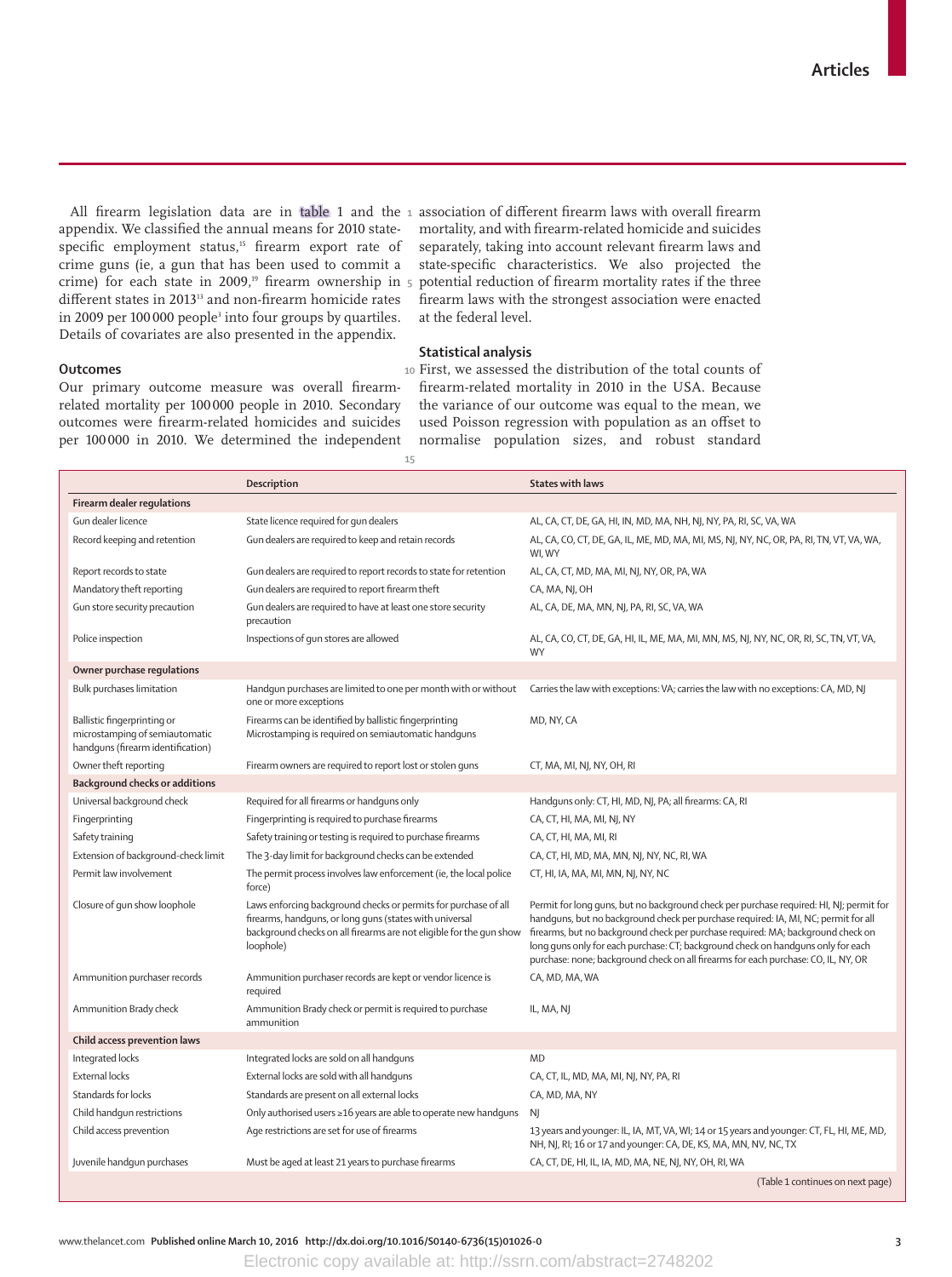|                                                                 | Description                                                                                                                                 | <b>States with laws</b>                                                                                                                                                                              |
|-----------------------------------------------------------------|---------------------------------------------------------------------------------------------------------------------------------------------|------------------------------------------------------------------------------------------------------------------------------------------------------------------------------------------------------|
| (Continued from previous page)                                  |                                                                                                                                             |                                                                                                                                                                                                      |
| Ban on specific weapons                                         |                                                                                                                                             |                                                                                                                                                                                                      |
| Assault weapons ban (eq, semi-<br>automatic rifles and pistols) | Bans or restrictions are placed on assault weapons; the<br>determination of ban depends on the presence of a specific<br>number of features | Two feature test on assault pistols only: HI, ND; two feature test: CT, MA, NY;<br>one feature test: CA, NJ                                                                                          |
| Large magazine ban                                              | Bans placed on a specific number of rounds                                                                                                  | 15 rounds or fewer: NJ; ten rounds or fewer: CA, HI, MA, NY                                                                                                                                          |
| Public place restrictions                                       |                                                                                                                                             |                                                                                                                                                                                                      |
| Workplace restriction*                                          | Employers are not forced to allow firearms in parking lots                                                                                  | AL, AR, CA, CO, CT, DE, HI, IL, IN, IA, ME, MD, MA, MI, MO, NE, NV, NH, NJ, NM, NY, NC,<br>ND, OH, OK, OR, PA, RI, SC, TN, TX, VT, VA, WA, WV, WI, WY                                                |
| Campus restriction*                                             | Colleges are not forced to allow firearms on campus                                                                                         | AL, AK, AZ, AR, CA, CO, CT, DE, FL, GA, HI, ID, IL, IN, IA, KS, KY, LA, ME, MD, MA, MI, MN,<br>MS, MO, MT, NE, NV, NH, NJ, NM, NY, NC, ND, OH, OK, OR, PA, RI, SC, SD, TN, TX, VT,<br>WA, WV, WI, WY |
| Carrying concealed weapons (CCW)                                | Law enforcement discretion is permitted in these states when<br>issuing CCW permits                                                         | AL, CA, CT, DE, HI, IL, IA, MD, MA, NJ, NY, RI, WI, WY                                                                                                                                               |
| Stand your ground                                               | Laws that remove the traditional "duty to retreat" from an area<br>outside the home or before the use of deadly force in self-defence       | AL, AK, AR, FL, GA, IN, KS, KY, LA, MI, MS, MO, MT, NV, OH, OK, OR, SC, SD, TN, TX, UT,<br>WV                                                                                                        |

**20** NM=New Mexico. OK=Oklahoma. WV=West Virginia. AK=Alaska. AZ=Arizona. ID=Idaho. KY=Kentucky. LA=Louisiana. SC=South Carolina. SD=South Dakota. UT=Utah. **\***Data for these laws were not used in the AL=Alabama. CA=California. CT=Connecticut. DE=Delaware. GA=Georgia. HI=Hawaii. IN=Indiana. MD=Maryland. MA=Massachusetts. NH=New Hampshire. NJ=New Jersey. NY=New York. PA=Pennsylvania. RI=Rhode Island. SC=South Carolina. VA=Virginia. WA=Washington. CO=Colorado. IL=Illinois. ME=Maine. MI=Michigan. MS=Mississippi. NC=North Carolina. OR=Oregon. TN=Tennessee. VT=Vermont. WI=Wisconsin. WY=Wyoming. OH=Ohio. MN=Minnesota. IA=Iowa. MT=Montana. FL=Florida. KS=Kansas. NV=Nevada. TX=Texas. NE=Nebraska. ND=North Dakota. AR=Arkansas. IN=Indiana. MO=Missouri. analysis because of an absence of heterogeneity between states. For a full explanation of all laws, see appendix.

*Table 1:* **Firearm legislation during 2009**

|                                                                                  | Crude                          |       | Multivariable                  |          |                                                               |                               |
|----------------------------------------------------------------------------------|--------------------------------|-------|--------------------------------|----------|---------------------------------------------------------------|-------------------------------|
|                                                                                  | IRR (95% CI)                   | p     | IRR (95% CI)                   | p        |                                                               |                               |
| Firearm dealer regulations                                                       |                                |       |                                |          |                                                               |                               |
| Gun dealer licence                                                               | $0.73(0.60 - 0.89)$            | 0.002 | $0.91(0.85 - 0.97)$            | 0.007    |                                                               |                               |
| Record keeping and retention                                                     | $0.77(0.65 - 0.92)$            | 0.003 | $0.79(0.74 - 0.85)$ < 0.0001   |          |                                                               |                               |
| Report records to state                                                          | $0.70(0.57 - 0.85)$ <0.0001    |       | $1.04(0.97-1.11)$ $0.23$       |          |                                                               |                               |
| Mandatory theft reporting                                                        | $0.68(0.56 - 0.84) < 0.0001$   |       | $1.64(1.26-2.13)$ <0.0001      |          |                                                               |                               |
| Gun store security precaution                                                    | $0.76(0.63 - 0.95)$            | 0.016 | $0.84(0.76 - 0.92)$ < $0.0001$ |          |                                                               |                               |
| Police inspection                                                                | $0.78(0.65 - 0.95)$            | 0.011 | $1.20(1.10-1.30)$ <0.0001      |          |                                                               |                               |
| Owner purchase requlations                                                       |                                |       |                                |          |                                                               |                               |
| <b>Bulk purchases limitation</b>                                                 | $0.74(0.62 - 0.89)$            | 0.002 | $1.54(1.39-1.70)$ <0.0001      |          |                                                               | в                             |
| Firearm identification                                                           | $0.65(0.52 - 0.82)$ < 0.0001   |       | $0.16(0.09 - 0.29)$ < 0.0001   |          |                                                               |                               |
| Owner theft reporting                                                            | $0.63(0.45 - 0.87)$            | 0.006 | $0.54(0.40 - 0.74) < 0.0001$   |          |                                                               |                               |
| <b>Background checks or additions</b>                                            |                                |       |                                |          |                                                               |                               |
| Universal background checks                                                      | $0.72(0.60 - 0.86) < 0.0001$   |       | $0.39(0.23 - 0.67)$ $0.001$    |          |                                                               |                               |
| Fingerprinting                                                                   | $0.60(0.47 - 0.76)$ <0.0001    |       | $1.00(0.69 - 1.47)$            | 0.98     |                                                               |                               |
| Safety training                                                                  | $0.71(0.57 - 0.87)$            | 0.001 | $0.57(0.45 - 0.73)$ < 0.0001   |          |                                                               |                               |
| Extension of background checks limit                                             | $0.61(0.50 - 0.75)$ < 0.0001   |       | $1.33(1.09-1.63)$              | 0.005    |                                                               |                               |
| Permit law involvement                                                           | $0.64(0.46 - 0.88)$ 0.006      |       | $0.70(0.61 - 0.80)$ < 0.0001   |          |                                                               |                               |
| Closure of gun show loophole                                                     | $0.66(0.55 - 0.79)$ < 0.0001   |       | $1.09(1.03 - 1.15)$            | 0.004    |                                                               |                               |
| Ammunition purchaser records                                                     | $0.72(0.61 - 0.84) < 0.0001$   |       | $1.04(0.82 - 1.31)$            | 0.37     |                                                               |                               |
| Ammunition background checks                                                     | $0.60(0.42 - 0.85)$ 0.005      |       | $0.18(0.09 - 0.36)$ < 0.0001   |          |                                                               |                               |
| Child access prevention                                                          |                                |       |                                |          |                                                               |                               |
| Firearm locks                                                                    | $0.64(0.53 - 0.76)$ <0.0001    |       | $3.90(2.12 - 7.15) < 0.0001$   |          |                                                               |                               |
| Child handqun restrictions                                                       | $0.50(0.46 - 0.56)$ <0.0001    |       | $1.16(0.68-1.98)$ 0.59         |          |                                                               |                               |
| Child access                                                                     | $0.79(0.64 - 0.98)$ $0.031$    |       | $0.98(0.94 - 1.02)$            | 0.29     |                                                               |                               |
| Juvenile handqun purchases                                                       | $0.60(0.51 - 0.71) < 0.0001$   |       | $1.03(0.93 - 1.15)$            | 0.53     |                                                               |                               |
| Assault weapon laws                                                              |                                |       |                                |          |                                                               |                               |
| Assault weapon ban                                                               | $0.57(0.45 - 0.72) < 0.0001$   |       | $1.70(1.11 - 2.59)$            | 0.015    |                                                               |                               |
| Large magazine ban                                                               | $0.56(0.43 - 0.73)$ < $0.0001$ |       | $0.97(0.88 - 1.08)$            | 0.61     |                                                               |                               |
| Discretion allowed when issuing concealed-carry permits 0.62 (0.52-0.75) <0.0001 |                                |       | $1.20(1.11 - 1.29)$            | < 0.0001 |                                                               |                               |
| Stand your ground                                                                | $1.49(1.27-1.74) < 0.0001$     |       | $1.07(1.03 - 1.12)$            | 0.001    |                                                               |                               |
|                                                                                  |                                |       |                                |          | 025 059 200<br>$\mathcal{S}_{\mathcal{L}}$<br>$\circ^{\circ}$ | 2.00<br>S20<br>10.00<br>20.00 |
|                                                                                  |                                |       |                                |          | Lower likelihood                                              | Higher likelihood             |

*Figure:* **Association of firearm laws with firearm-related deaths in 2009** IRR=incidence rate ratio.

errors.<sup>20</sup> We undertook crude and multivariable Poisson 55 states and derived the incidence rate ratios (IRRs), regression to estimate how the presence of a specific 95% CI, and corresponding p values. We assessed law corresponded to rates of firearm mortality in the US model fit using deviance goodness-of-fit, McFadden's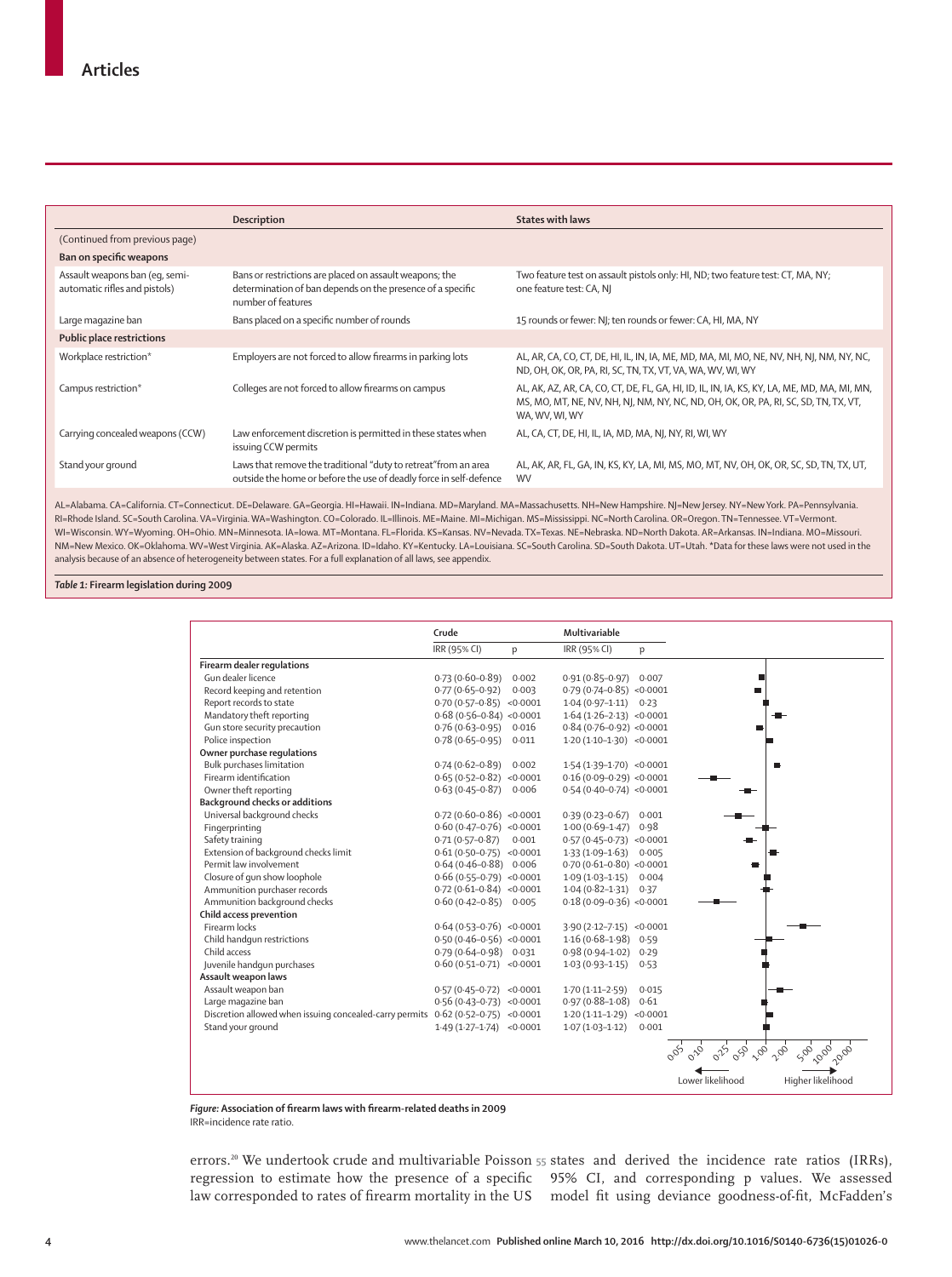**5** profile for each state, we predicted the relative risk as of the analyses. All statistical tests were two-sided. in appendix).<sup>21</sup> Second, from the final model, we predicted the probabilities for firearm mortality occurring in each state. Third, using the firearm risk 2009 and then the relative risk if the states passed each of the effective firearm laws. Fourth, we predicted the possible discrete change in firearm mortality associated with federal level implementation of three most effective change in firearm mortality rate per 100 000 people from 2008 to 2010 as the outcome. We also assessed the effectiveness of laws after combining them into different classifications, while keeping stand-your-ground and

adjusted R<sup>2</sup> and Akaike Information Criteria (statistics 1 concealed weapon). Sixth, we used crude and multivariable models to determine the effectiveness of each firearm law separately for firearm homicides and suicides. We used Stata 13.1 to manage the data and do

## **Role of the funding source**

laws. Fifth, we did a sensitivity analysis using the 10 study and had final responsibility for the decision to There was no funding source for this study. The corresponding author had full access to all the data in the submit for publication.

#### **Results**

**15** restrictions of so-called concealed carry laws as separate 100 000) in the USA, with a mean state-specific count of laws (concealed carry laws permit the carrying of a 631·5 events (SD 629·1). Analysed by state, Hawaii had 31 672 firearm-related deaths occurred in 2010 (10·1 per

|                                                                        | Alaska               | Florida              |                      |                      | California |                      | <b>New York</b>      |                      |
|------------------------------------------------------------------------|----------------------|----------------------|----------------------|----------------------|------------|----------------------|----------------------|----------------------|
|                                                                        | COV                  | IRR (95% CI)         | COV                  | IRR (95% CI)         | COV        | IRR (95% CI)         | COV                  | IRR (95% CI)         |
| Firearm ownership rate quartile*                                       | 4th                  | $\ddots$             | 3rd                  | $\ldots$             | 1st        | $\ldots$             | 1st                  | $\ldots$             |
| Unemployment rate quartile                                             | 2nd                  | $\ddot{\phantom{a}}$ | 4th                  | $\ldots$             | 4th        | ä,                   | 2nd                  | $\ddotsc$            |
| Non-firearm homicide rate quartile                                     | 4th                  | $\ddotsc$            | 3rd                  | $\ldots$             | 3rd        | $\ddotsc$            | 3rd                  | $\ldots$             |
| Firearm export rate quartile                                           | 4th                  | $\ddot{\phantom{a}}$ | 1st                  | $\ldots$             | 1st        |                      | 1st                  | $\ldots$             |
| Firearm laws                                                           |                      |                      |                      |                      |            |                      |                      |                      |
| Gun dealer licence                                                     | $\ldots$             | $0.91(0.86 - 0.98)$  | $\ldots$             | $1.91(1.66 - 2.19)$  | Yes        | $\ddotsc$            | Yes                  | $\ddotsc$            |
| Record keeping and retention                                           | $\ddotsc$            | $0.79(0.74 - 0.85)$  | $\ldots$             | $1.66(1.47-1.88)$    | Yes        |                      | Yes                  |                      |
| Report records to state                                                |                      |                      | $\ddotsc$            | $\ddotsc$            | Yes        |                      | Yes                  |                      |
| Mandatory theft reporting                                              | $\ddotsc$            |                      | $\ddotsc$            | $\ddotsc$            | Yes        | $\ddot{\phantom{a}}$ | $\ldots$             |                      |
| Gun store security precaution                                          | $\ddotsc$            | $0.84(0.76 - 0.92)$  | $\ldots$             | $1.75(1.54-1.98)$    | Yes        | $\ddot{\phantom{a}}$ | $\ddotsc$            | $0.75(0.66 - 0.85)$  |
| Police inspection                                                      | $\ddot{\phantom{a}}$ |                      | $\ddotsc$            | $\ddotsc$            | Yes        |                      | Yes                  | $\ddotsc$            |
| <b>Bulk purchases limitation</b>                                       | $\ddotsc$            |                      | $\ddotsc$            |                      | Yes        |                      | $\ldots$             |                      |
| Firearm identification                                                 | $\ddotsc$            | $0.16(0.09 - 0.29)$  | $\ldots$             | $0.34(0.20 - 0.56)$  | Yes        |                      | Yes                  |                      |
| Owner theft reporting                                                  |                      | $0.54(0.40-0.74)$    | $\ddotsc$            | $1.14(0.89 - 1.46)$  | $\ldots$   | $0.74(0.58 - 0.94)$  | Yes                  | $\ddotsc$            |
| Universal background check                                             | $\ddotsc$            | $0.39(0.23 - 0.67)$  | $\ldots$             | $0.81(0.51 - 1.29)$  | Yes        | $\ddotsc$            | $\ldots$             | $0.35(0.22 - 0.55)$  |
| Fingerprinting                                                         | $\ddotsc$            |                      | $\ddotsc$            | $\ddotsc$            | Yes        |                      | Yes                  |                      |
| Safety training                                                        | $\ldots$             | $0.57(0.45 - 0.73)$  | $\ddotsc$            | $1.20(0.86 - 1.67)$  | Yes        | $\ddot{\phantom{a}}$ |                      | $0.52(0.37 - 0.72)$  |
| Extension of background-check limit                                    | $\ldots$             |                      | $\ddotsc$            | $\ddotsc$            | Yes        |                      | Yes                  | $\ddot{\phantom{a}}$ |
| Permit law involvement                                                 | $\ldots$             | $0.70(0.61 - 0.80)$  | $\ddotsc$            | $1.46(1.27-1.67)$    | $\ldots$   | $0.95(0.83 - 1.08)$  | Yes                  |                      |
| Closure of gun show loophole                                           | $\ddotsc$            |                      | $\ddotsc$            | $\ddotsc$            | Yes        | $\ddotsc$            | Yes                  |                      |
| Ammunition purchaser records                                           | $\ddotsc$            |                      |                      |                      | Yes        |                      | $\ddotsc$            |                      |
| Ammunition background check                                            | $\ddotsc$            | $0.18(0.09 - 0.36)$  | $\ddotsc$            | $0.37(0.20 - 0.69)$  | $\ldots$   | $0.24(0.13 - 0.45)$  | $\ldots$             | $0.16(0.09 - 0.30)$  |
| Firearm locks                                                          | $\ddot{\phantom{a}}$ |                      | $\ddotsc$            | $\ddotsc$            | Yes        | $\ddot{\phantom{a}}$ | Yes                  |                      |
| Child handgun restrictions                                             | $\ddot{\phantom{a}}$ |                      | $\ddot{\phantom{a}}$ | $\ddot{\phantom{a}}$ | $\ddotsc$  |                      | $\ddot{\phantom{a}}$ |                      |
| Child access not permitted                                             | $\ddot{\phantom{a}}$ |                      | Yes                  | $\ddotsc$            | Yes        | $\ddotsc$            | $\ddotsc$            | $\ddot{\phantom{a}}$ |
| Juveniles not permitted to purchase<br>handguns                        |                      |                      |                      | $\ddotsc$            | Yes        |                      | Yes                  | $\ddot{\phantom{a}}$ |
| Assault weapon ban                                                     |                      |                      |                      | $\ddot{\phantom{a}}$ | Yes        |                      | Yes                  |                      |
| Large magazine ban                                                     |                      |                      |                      | $\ddot{\phantom{a}}$ | Yes        |                      | Yes                  |                      |
| Discretion allowed when issuing permits<br>to carry a concealed weapon | $\ldots$             |                      |                      |                      | Yes        |                      | Yes                  |                      |
| Stand your ground                                                      | Yes                  |                      | Yes                  | $\ddotsc$            |            |                      |                      |                      |

**55** rates exclude firearm homicides. Data adjusted for unemployment, non-firearm homicide, firearm ownership, firearm export, and 2009 firearm mortality. Data are predicted relative risk of firearm death associated with protective firearm laws in the presence of each protective law. For a description of the laws, see table 1. IRR=incidence rate ratio. COV=covariates used in the model. \*Ownership rates from 2013, approximation for 2009 rates. IRR (95% CI) derived from Poisson regression with population of 2010 offset by adding each law separately in the +1 column. Homicide

*Table 2:* **Risk of firearm death associated with protective firearm laws in four US states in 2010**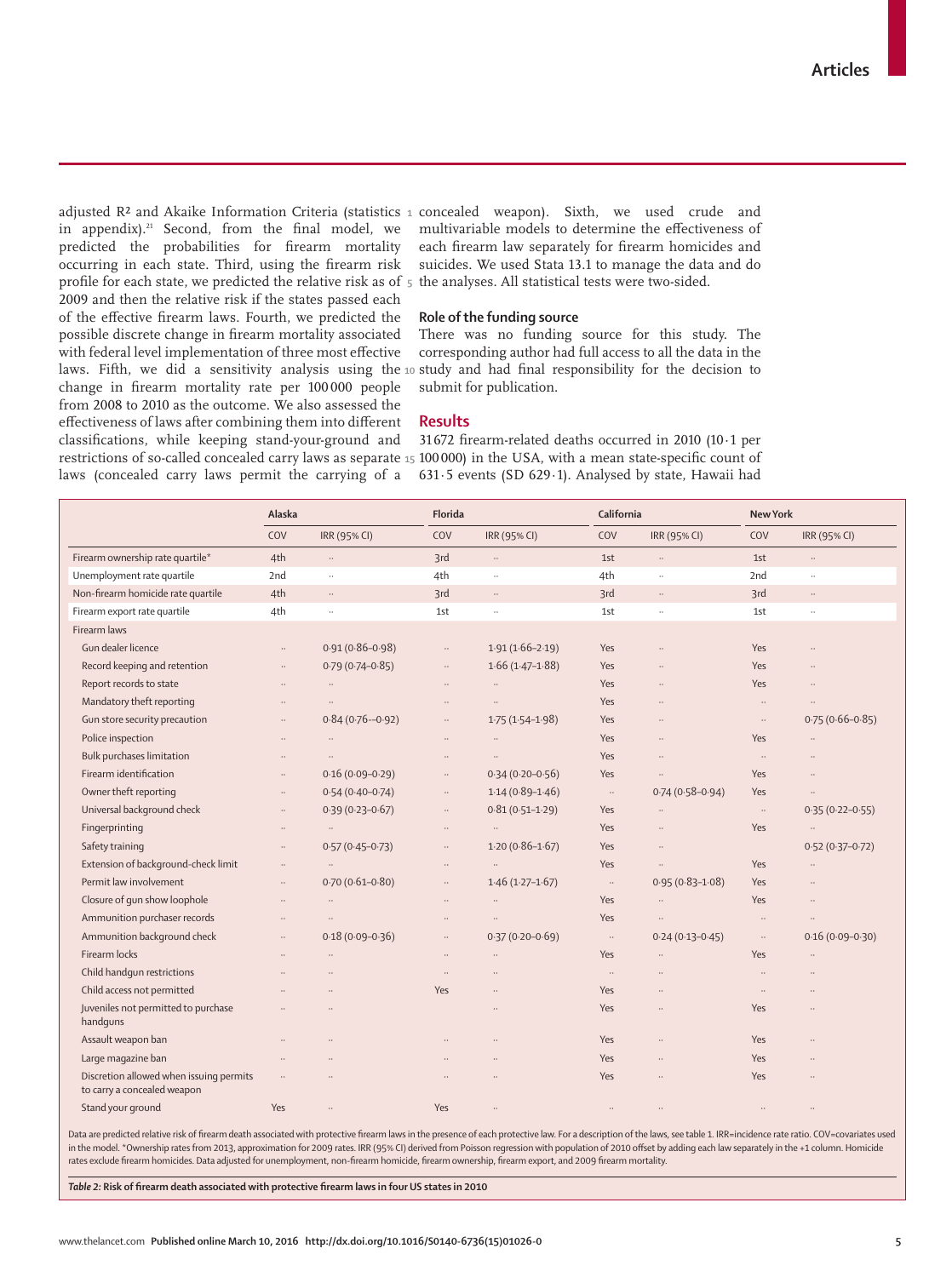**1** the lowest rate (n=45; 3·31 per 100 000) and Alaska had the highest (n=144;  $20.3$  per 100000). 25 laws existed in 2009 that either controlled firearms or were permissive.

**5** assess the independent effect of each firearm law on precaution, firearm identification, reporting of lost or 15 ground (a permissive law), low unemployment, and the The *figure* shows the crude and adjusted analysis to firearm-related deaths. Predicted probabilities of firearm deaths in 2010 in each state are presented in the appendix. After adjustment for covariates, nine laws were associated with a reduced likelihood of firearm-related deaths, nine laws did not have a significant association (figure). The nine control laws associated with reduced firearm mortality were state licence to sell firearms, keeping and retaining of sales records, at least one store security stolen firearms, universal background checks for all firearms, safety training or testing requirement to purchase firearms, law enforcement involvement in obtaining of permits, and background checks for the purchase of ammunition.

were associated with an increased likelihood, and seven 10 or restrictions placed on assault weapons, law The nine laws associated with an increase in the risk of firearm-related deaths were a requirement for the dealer to report records to the state for retention, allowing police inspection of stores, limiting the number of firearms purchased, a 3-day limit for a background-checks extension, background checks or permits during gun shows in states without universal background check requirement (ie, closure of the gun-show loophole), integrated or external or standard locks on firearms, a ban enforcement discretion permitted when issuing concealed-carry permits, and stand-your-ground.

> **20** in 2010, the predicted IRR was 2·74 (95% CI 2·29–3·30). In 2009, of four analysed states (Alaska, Florida, California, and New York), Alaska had only stand-yourhighest rates of firearm ownership, non-firearm homicide, and export, with an overall firearm mortality rate in 2009 of 14·9 per 100000 people (table 2). Using the 2009 data and the overall firearm mortality rate of 20·27 per 100000 people

|                                                                        | <b>Final model</b> | Universal<br>background<br>checks | Ammunition<br>background<br>checks | Both types of<br>background<br>checks | Firearm<br>identification | All three laws |
|------------------------------------------------------------------------|--------------------|-----------------------------------|------------------------------------|---------------------------------------|---------------------------|----------------|
| Gun dealer licence                                                     | $-0.91$            | $-0.39$                           | $-0.18$                            | $-0.08$                               | $-0.16$                   | $-0.01$        |
| Record keeping and retention                                           | $-2.37$            | $-1.02$                           | $-0.46$                            | $-0.20$                               | $-0.41$                   | $-0.04$        |
| Report records to state                                                | 0.44               | 0.19                              | 0.08                               | 0.04                                  | 0.08                      | 0.01           |
| Mandatory theft reporting                                              | 6.40               | 2.76                              | 1.23                               | 0.55                                  | 1.12                      | 0.10           |
| Gun store security precaution                                          | $-1.77$            | $-0.76$                           | $-0.34$                            | $-0.15$                               | $-0.31$                   | $-0.03$        |
| Police inspection                                                      | 1.87               | 0.81                              | 0.36                               | 0.16                                  | 0.33                      | 0.03           |
| <b>Bulk purchases limitation</b>                                       | 5.37               | 2.31                              | 1.03                               | 0.46                                  | 0.94                      | 0.08           |
| Firearm identification                                                 | $-9.68$            | $-4.17$                           | $-1.86$                            | $-0.83$                               | $-9.37$                   | $-0.83$        |
| Owner theft reporting                                                  | $-5.13$            | $-2.21$                           | $-0.99$                            | $-0.44$                               | $-0.90$                   | $-0.08$        |
| Universal background checks                                            | $-7.20$            | $-6.98$                           | $-1.38$                            | $-1.38$                               | $-1.26$                   | $-0.25$        |
| Fingerprinting                                                         | 0.05               | 0.02                              | 0.01                               | 0.00                                  | 0.01                      | 0.00           |
| Safety training                                                        | $-4.71$            | $-2.03$                           | $-0.91$                            | $-0.40$                               | $-0.82$                   | $-0.07$        |
| Extension of background check limit                                    | 3.23               | 1.39                              | 0.62                               | 0.28                                  | 0.56                      | 0.05           |
| Permit law involvement                                                 | $-3.35$            | $-1.44$                           | $-0.64$                            | $-0.29$                               | $-0.59$                   | $-0.05$        |
| Closure of gun show loophole                                           | 0.88               | 0.38                              | 0.17                               | 0.08                                  | 0.15                      | 0.01           |
| Ammunition purchaser records                                           | 0.36               | 0.16                              | 0.07                               | 0.03                                  | 0.06                      | 0.01           |
| Ammunition background checks                                           | $-9.42$            | $-4.06$                           | $-9.12$                            | $-4.06$                               | $-1.65$                   | $-0.73$        |
| Firearm locks                                                          | 22.83              | 9.84                              | 4.39                               | 1.95                                  | 3.99                      | 0.35           |
| Child handqun restrictions                                             | 1.62               | 0.70                              | 0.31                               | 0.14                                  | 0.28                      | 0.03           |
| Child access not permitted                                             | $-0.22$            | $-0.10$                           | $-0.04$                            | $-0.02$                               | $-0.04$                   | 0.00           |
| Juvenile handqun purchases                                             | 0.36               | 0.15                              | 0.07                               | 0.03                                  | 0.06                      | 0.01           |
| Assault weapon ban                                                     | 6.68               | 2.88                              | 1.28                               | 0.57                                  | 1.17                      | 0.10           |
| Large magazine ban                                                     | $-0.28$            | $-0.12$                           | $-0.05$                            | $-0.02$                               | $-0.05$                   | 0.00           |
| Discretion allowed when issuing permits to carry a<br>concealed weapon | 1.92               | 0.83                              | 0.37                               | 0.16                                  | 0.34                      | 0.03           |
| Stand your ground                                                      | 0.74               | 0.32                              | 0.14                               | 0.06                                  | 0.13                      | 0.01           |
| National rate                                                          | $10-35$            | 4.46                              | 1.99                               | 0.88                                  | 1.81                      | 0.16           |

Data are discrete changes in firearm mortality per 100000 people for each law after changes in the three most effective laws at a federal level. For a description of each law, see table 1. The model used is from the figure and firearm mortality rate in 2009 is held at 10·22 per 100000 people (except for final model, which used 10·35 per 100000 people) and the other covariates at their mean in all scenarios. These states are not entirely representative of all US states; we represent the diverse firearm risk profiles here. For the other state profiles, see appendix.

*Table 3:* **Change in national firearm mortality per 100000 people with federal implementation of the three most effective firearm laws**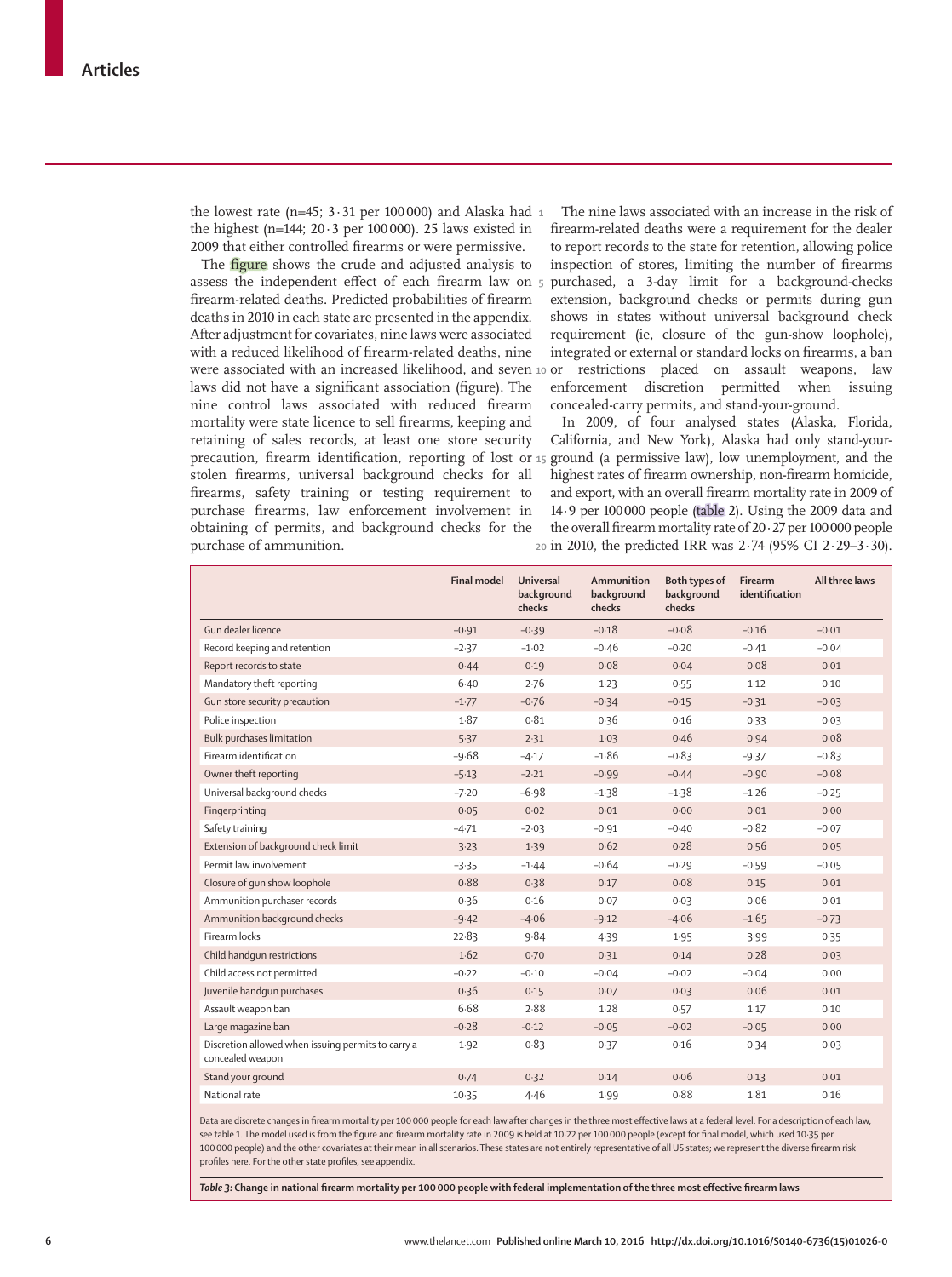www.thelancet.com**Published online March 10, 2016 http://dx.doi.org/10.1016/S0140-6736(15)01026-0 7**

**1** Predicted firearm mortality risk would be reduced the most **5** and CAP laws, and an overall firearm mortality of 12·5 per **10** background-check laws (by 63%). In 2009, California had **15** 100000 (IRR 1·36 [95% CI 1·20-1·54]); predicted risk of **mortality, six associated with increased mortality, and four** 20 **25** were universal background checks (by 65%) and with laws for firearm identification (by 84%), universal background checks (by 61%), and ammunition background checks (by 82%). In 2009, Florida had stand-your-ground 100000 people. In 2010, the overall mortality was  $12 \cdot 06$  per 100 000 people (IRR 2·09 [95% CI 1·84–2·37]), and predicted risk of firearm mortality would be reduced the most by firearm identification (by 66%) and ammunition 20 firearm laws (seven associated with reduced mortality, eight associated with increased mortality, and five inconclusive), and overall mortality of 8·37 per 100000 people. In 2010, overall mortality was 7·88 per firearm mortality would be reduced the most by laws implementing owner theft reporting (by 26%) and ammunition background checks (by 76%). New York had 15 firearm laws in 2009 (five associated with reduced inconclusive), and an overall firearm mortality of 4·96 per 100000 people. Overall mortality in 2010 was 5·22 per 100000 people (IRR 0·90 [95% CI 0·79–1·01]), and the laws that would reduce predicted firearm mortality risk the most ammunition background checks (by 84%; data for the remaining 46 states are in the appendix).

laws most strongly associated with reduced mortality.30 presence of federal ammunition background checks, 35 **40** three laws could reduce national overall firearm mortality Table 3 presents the change in national firearm mortality rate with federal-level implementation of the three firearm With 2009 overall firearm mortality at the national rate, if a law for universal background checks was implemented federally, overall firearm mortality could reduce from 10·35 to 4·46 per 100000 (57% reduction). Similarly, in the overall firearm mortality could decrease to 1·99 per 100000 (81% reduction), and with firearm identification requirements to 1·81 per 100000 (83% reduction). On the basis of our model, federal implementation of all to  $0.16$  per  $100000$ .

**45** homicide deaths, the largest reduction with background associated with reductions in firearm-related suicide 50 When the results of the adjusted analysis were stratified for homicide and suicide, they showed that six laws were associated with a significant reduction in firearm-related checks for ammunition and firearm identification (table 4). Five laws were associated with increased homicide deaths and 14 had inconclusive associations. Firearm identification and permit processes involving law enforcement were deaths, but three laws were associated with an increase and the remaining 20 were inconclusively associated.

**55** suicide firearm-related deaths, and firearm laws on the Results of the sensitivity analyses of effectiveness of firearm law classifications on overall, homicide, and change in firearm-related mortality rate from 2008 to 2010, were similar to the main findings (appendix).

|                                                               | Homicide            |          | Suicide             |          |  |
|---------------------------------------------------------------|---------------------|----------|---------------------|----------|--|
|                                                               | IRR (95% CI)        | p value  | IRR (95% CI)        | p value  |  |
| Firearm dealer regulations                                    |                     |          |                     |          |  |
| Gun dealer licence                                            | $0.96(0.81 - 1.14)$ | 0.63     | $0.91(0.83 - 1.00)$ | 0.054    |  |
| Record keeping or retention                                   | $0.82(0.60 - 1.10)$ | 0.19     | $0.93(0.81 - 1.08)$ | 0.35     |  |
| Report records to state                                       | $0.65(0.53 - 0.81)$ | < 0.0001 | $1.09(0.98-1.21)$   | 0.094    |  |
| Mandatory theft reporting                                     | $2.16(1.26-3.68)$   | 0.005    | $1.30(0.94 - 1.80)$ | 0.12     |  |
| Gun store security precaution                                 | $0.95(0.72 - 1.26)$ | 0.73     | $0.95(0.81 - 1.12)$ | 0.55     |  |
| Police inspection                                             | $1.12(0.86 - 1.46)$ | 0.40     | $1.01(0.87 - 1.17)$ | 0.91     |  |
| Owner purchase regulations                                    |                     |          |                     |          |  |
| <b>Bulk purchases limitation</b>                              | $1.81(1.26 - 2.59)$ | 0.001    | $1.30(1.11 - 1.52)$ | 0.001    |  |
| Firearm identification                                        | $0.07(0.02 - 0.29)$ | < 0.0001 | $0.42(0.19 - 0.95)$ | 0.036    |  |
| Owner theft reporting                                         | $0.42(0.21 - 0.82)$ | 0.011    | $0.74(0.51 - 1.07)$ | 0.34     |  |
| <b>Background checks or additions</b>                         |                     |          |                     |          |  |
| Universal background checks                                   | $0.21(0.07 - 0.63)$ | 0.006    | $0.72(0.37 - 1.40)$ | 0.34     |  |
| Fingerprinting                                                | $0.68(0.30 - 1.58)$ | 0.37     | $1.20(0.73 - 1.97)$ | 0.47     |  |
| Safety training                                               | $0.56(0.27 - 1.15)$ | 0.11     | $0.72(0.48-1.07)$   | 0.11     |  |
| Extension of background checks limit                          | $1.50(0.99 - 2.27)$ | 0.057    | $1.09(0.86 - 1.39)$ | 0.48     |  |
| Permit law involvement                                        | $0.86(0.68-1.09)$   | 0.21     | $0.81(0.69 - 0.96)$ | 0.015    |  |
| Closure of gun show loophole                                  | $0.85(0.71 - 1.01)$ | 0.066    | $1.17(1.09 - 1.27)$ | < 0.0001 |  |
| Ammunition purchaser records                                  | $0.96(0.51 - 1.82)$ | 0.90     | $1.04(0.73 - 1.49)$ | 0.82     |  |
| Ammunition background checks                                  | $0.07(0.02 - 0.33)$ | 0.001    | $0.44(0.18 - 1.08)$ | 0.074    |  |
| Child access prevention                                       |                     |          |                     |          |  |
| Firearm locks                                                 | $10.9(2.95 - 40.6)$ | < 0.0001 | $1.45(0.68 - 3.09)$ | 0.34     |  |
| Child handgun restrictions                                    | $1.86(0.57-6.03)$   | 0.30     | $0.77(0.39 - 1.51)$ | 0.45     |  |
| Child access                                                  | $0.83(0.73 - 0.94)$ | 0.004    | $1.00(0.94-1.06)$   | 0.99     |  |
| Juvenile handqun purchases                                    | $0.92(0.71 - 1.20)$ | 0.54     | $1.01(0.88 - 1.16)$ | 0.92     |  |
| Assault weapon laws                                           |                     |          |                     |          |  |
| Assault weapon ban                                            | $2.83(1.30-6.20)$   | 0.009    | $1.11(0.67 - 1.85)$ | 0.68     |  |
| Large magazine ban                                            | $1.08(0.69-1.70)$   | 0.72     | $0.90(0.73 - 1.10)$ | 0.29     |  |
| Discretion can be used with carrying<br>concealed weapons law | $1.83(1.45 - 2.32)$ | < 0.0001 | $0.98(0.86 - 1.12)$ | 0.76     |  |
| Stand your ground                                             | $0.99(0.85 - 1.16)$ | 0.92     | $1.09(1.03 - 1.15)$ | < 0.0001 |  |

For details of laws, see table 1. IRR (95% CI) and p values derived from Poisson regression with population of 2010 as offset. Homicide rates exclude firearm homicides. Homicide model is adjusted for unemployment, non-firearm homicides, firearm ownership, firearm exports, and 2009 firearm homicide mortality rate. Suicide model is adjusted for unemployment, non-firearm homicides, firearm ownership, firearm exports and 2009 firearm suicide mortality rate. IRR=incidence rate ratio.

*Table 4***: Firearm legislation in 2009 and the risk of fatal firearm homicides and suicides**

#### **Discussion**

Using a comprehensive dataset including all statespecific firearm laws, we showed nine laws to be associated with reduced overall firearm mortality, nine to be associated with increased mortality, and seven to be inconclusive. The three laws most strongly associated with reduced firearm mortality were universal background checks for firearm purchase, background checks for ammunition, and requiring firearm identification by either microstamping or ballistic fingerprinting. We showed that federal-level implementation of these three laws would substantially reduce overall national firearm mortality. Finally, the three laws most strongly associated with reduced homicide-specific firearm mortality were universal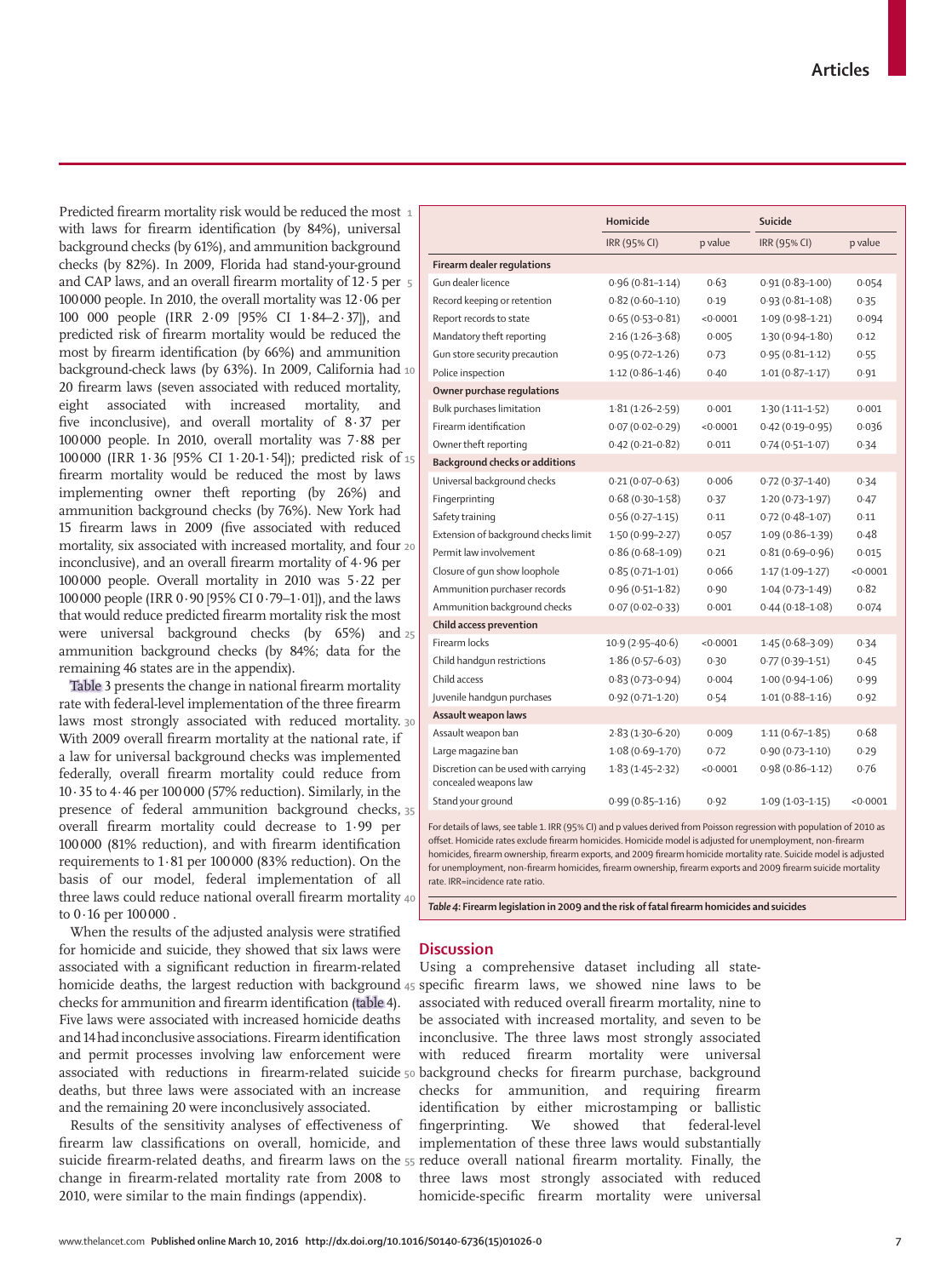checks for ammunition, and firearm identification; firearm identification was associated with reduced suicide-specific firearm mortality.

**5** The nine laws associated with reduced firearm mortality **15** firearms freely, even to people prohibited from owning trafficking to be inconclusive. The inconclusive effect in 20 effect on overall and intent-specific firearm mortality.<sup>8,35,2</sup> were in line with evidence from national and international studies that established the protective effect of firearm control policies.<sup>8,9,11,22</sup> Legislation regarding background checks for firearm and ammunition purchase was the to another cross-sectional study showing the protective effect by those laws that strengthened the federal Brady Law.8 The major flaw in the Brady Law allows private owners, gun shows, and unlicensed dealers to transfer firearms.23 Together with laws to strengthen background checks, we identified three effective firearm-dealer regulations, which was by contrast with results in a crosssectional study<sup>s</sup> that suggested all firearm laws that curb this earlier study could be due to a pooled class containing all dealer and owner regulatory laws, whereas our study considered the laws individually under separate classifications. Another cross-sectional study<sup>9</sup> assessing our study for which individual laws were either effective or ineffective, specifically the effect of state-licence requirements needed for dealers to sell firearms.

In this study, which assessed the effect of firearm authorised inspections were associated with lower homicide rates, but record keeping did not reduce homicides. The results of our analysis suggests that CAP laws are ineffective, which are in line with conflicting a nationally representative study that used Brady legislative score,<sup>12</sup> a protective effect of CAP laws was shown with a differential according to firearm storage characteristics. By contrast, we showed that requirements which was similar to the null effect reported in a study<sup>8</sup> assessing the effect of firearm dealer regulations on firearm homicides. On one hand, the increased risk attributed to firearm locks in our study could be explained of CAP laws was associated with an increased likelihood of unsafe firearm storage in states with fewer firearm policies. On the other hand, we showed the permissive stand-your-ground law to be associated with an increased of another analysis<sup>10</sup> in which stand-your-ground was associated with an increase in accidental firearm injuries.

After establishing the independent association of each firearm law with mortality on the basis of 2009 state firearm mortality per 100000 people in each state, we predicted the effect of nine most strongly associated laws

background checks for firearm purchase, background 1 in each of the 50 states and the magnitude of reduction in **10** most effective legislation identified in our study, similar projected rates of reduction in firearm mortality directly firearm mortality rates. Strengthening the Brady Law<sup>7</sup> by universal background checks for firearms and ammunition was shown to be the most effective legislation along with firearm identification, a firearm owner regulation. Our projected decrease related to comprehensive background checks was in line with the scientific evidence and the scientific support for passing this crucial legislation.11,24,25 On a national level, our addresses the main recommendation by an interdisciplinary, interprofessional group of leaders of national health professional organisations and the American Bar Association.<sup>26</sup>

the effect of state regulations showed similar results to 25 checks was associated with a 22% lower homicide rate Our finding that the three laws most strongly associated with reduced homicide firearm mortality were expansion of background checks for all firearm and ammunition purchases and firearm identification, was analogous to the results by a few state panel studies that assessed the Our results also substantiate the findings by a state-level study<sup>5</sup> that examined the effects of the differences among states in the background checks required for firearm purchase and reported that doing local-level background from 2002 to 2004.

regulatory laws on firearm homicides, state licensing and 30 outcome of firearm mortality rates in 2010, without results on the effect of CAP laws available up to now.<sup>8,11</sup> In 35 in mortality to be a long-term effect and might take years Several limitations should be considered when interpreting our findings. The main limitation is that our study design used state characteristics in 2009 and the considering the range of changes and duration of the firearm laws in place. Assessment of the effect of legislative policies is akin to assessment of the effect of natural experiments or real-world data. We expect the fall to occur.

**40** for firearm locks, one of the CAP laws, to be ineffective, Because data for state-specific firearm ownership are not by the results of a longitudinal study<sup>20</sup> for which presence 45 the error cannot be assessed. We were unable to obtain risk in firearm mortality, which was similar to the results 50 storage practices. Some of the firearm laws that were firearm policies and related characteristics and 2010  $_{55}$  association. We have not included suicide-prevention Several confounding social and state-level factors and firearm laws act both before and after the respective laws; therefore, some residual confounding might be present. available, we used ownership data from 2013 as an approximation because we identified no difference in national data between 2004 and 2013.<sup>28</sup> However, we recognise that state-level differences and the direction of state-level estimates of firearm storage practices to be used as a covariate. Most firearm deaths are either homicide or suicide, with a small proportion of unintentional deaths that are directly related to unsafe intended to reduce firearm violence did not show any conclusive association; and this could be either a true non-association or a result from chance or not having sufficient duration after implementation to show true programmes in our model because of wide variation in the setting of such programmes. Variation in suicide-